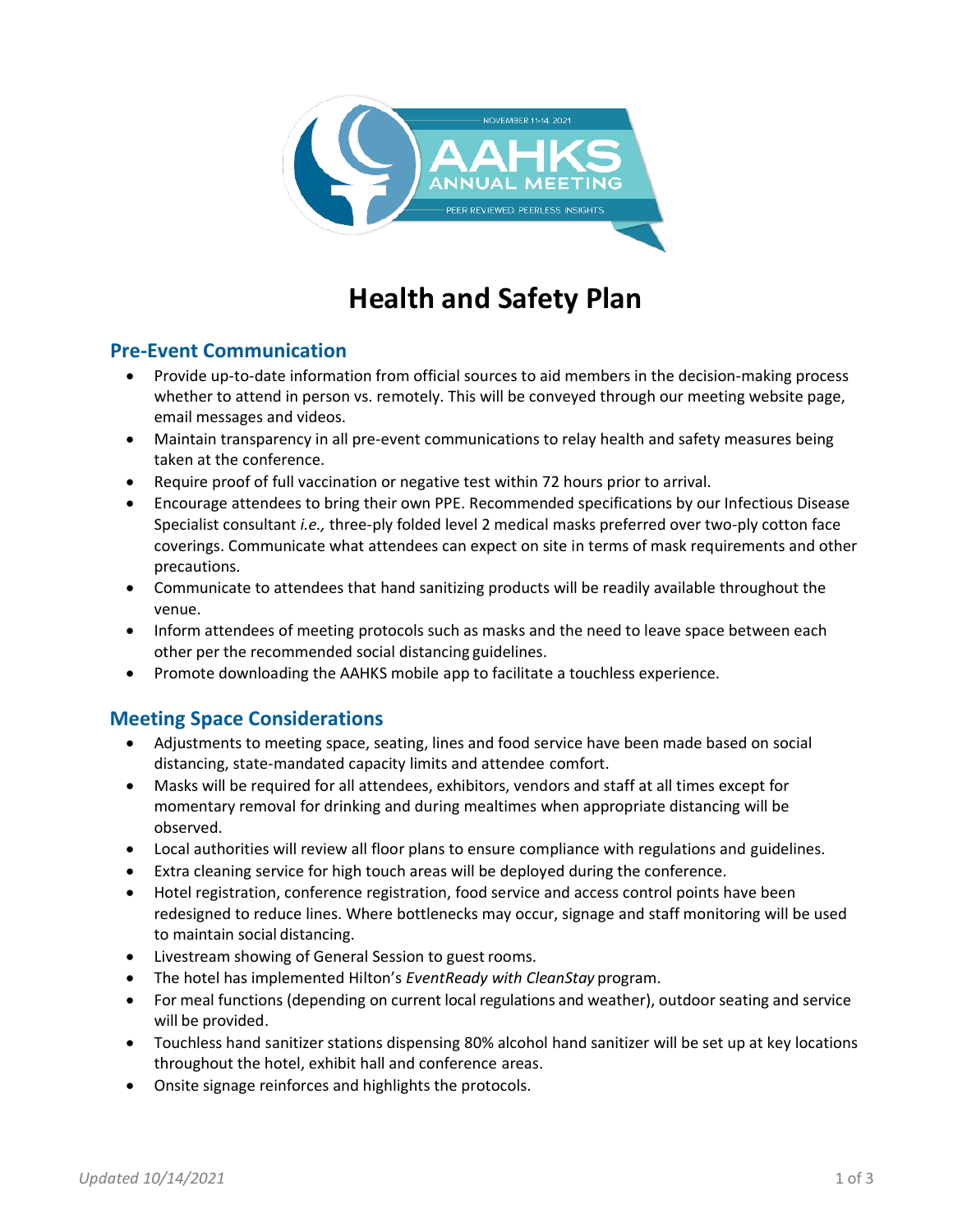## **Health Considerations**

- Our Infectious Disease Specialist consultant will be on-site to monitor compliance with the plan and mitigate any unanticipated safety issues.
- Attendees will be able to confirm their vaccination status online and at the meeting.
- COVID-19 testing will be available onsite.
- A care plan has been developed with local health care facilities identified for needed medical services including rapid testing. Should someone report symptoms, they will be offered a rapid COVID-19 test and if they test positive, will be advised to return or remain in their room, triaged by an onsite health care worker and, if necessary, referred to a nearby clinic for further evaluation, testing and treatment.
- The conference sessions will be livestreamed on the hotel in-room entertainment system so attendees will not miss anything if there is a reason for them to isolate.
- Separate registration areas and processes have been designed for attendees and industry representatives to avoid long lines.
- The schedule will be coordinated with the hotel and exhibit hall contractor for frequent cleaning and sanitation services.
- Attendees will be required to self-monitor for symptoms and advised to stay in their room and report if symptoms develop or a fever is detected. This will be reinforced through signs, the mobile app and the video wall.

### **Registration**

- There will be an increased number of desks and staff, all properly outfitted and practicing sanitation.
- Clear plexiglass will be installed between registration staff and attendees at checkin.
- Signage and rope lines will ensure social distancing of one meterspacing.

### **Table and Seating Guidelines**

- Appropriate distancing and lower capacity limits will be monitored for every room.
- The number and width of aisles has been increased.
- Exhibit Hall: require vaccination and masks of exhibit hall management staff, hand sanitizing stations and enhanced cleaning. Health and sanitation practices will be communicated to onsite industry representatives.
- Eliminated pre-set items such as pens and pads and communal sharing vessels, including candy dishes and water pitchers.

### **Meal Functions**

- Multiple dining area options for meals and breaks, including outdoor seating (local regulation and weather-permitting).
- Breakfasts and lunches will have multiple pick-up areas.

### **Staff Guidelines**

• Taking extra precautions with attendee-facing staff including health screenings, symptom monitoring, clear shields, masks, gloves and breaks for frequent handwashing.

### **Virtual Audience**

• The hybrid conference includes a virtual option that will allow attendees who cannot or should not travel to participate in the meeting. Virtual participation includes two options: attending real-time livestream of the General Session or post-event recordings available for CME credit.